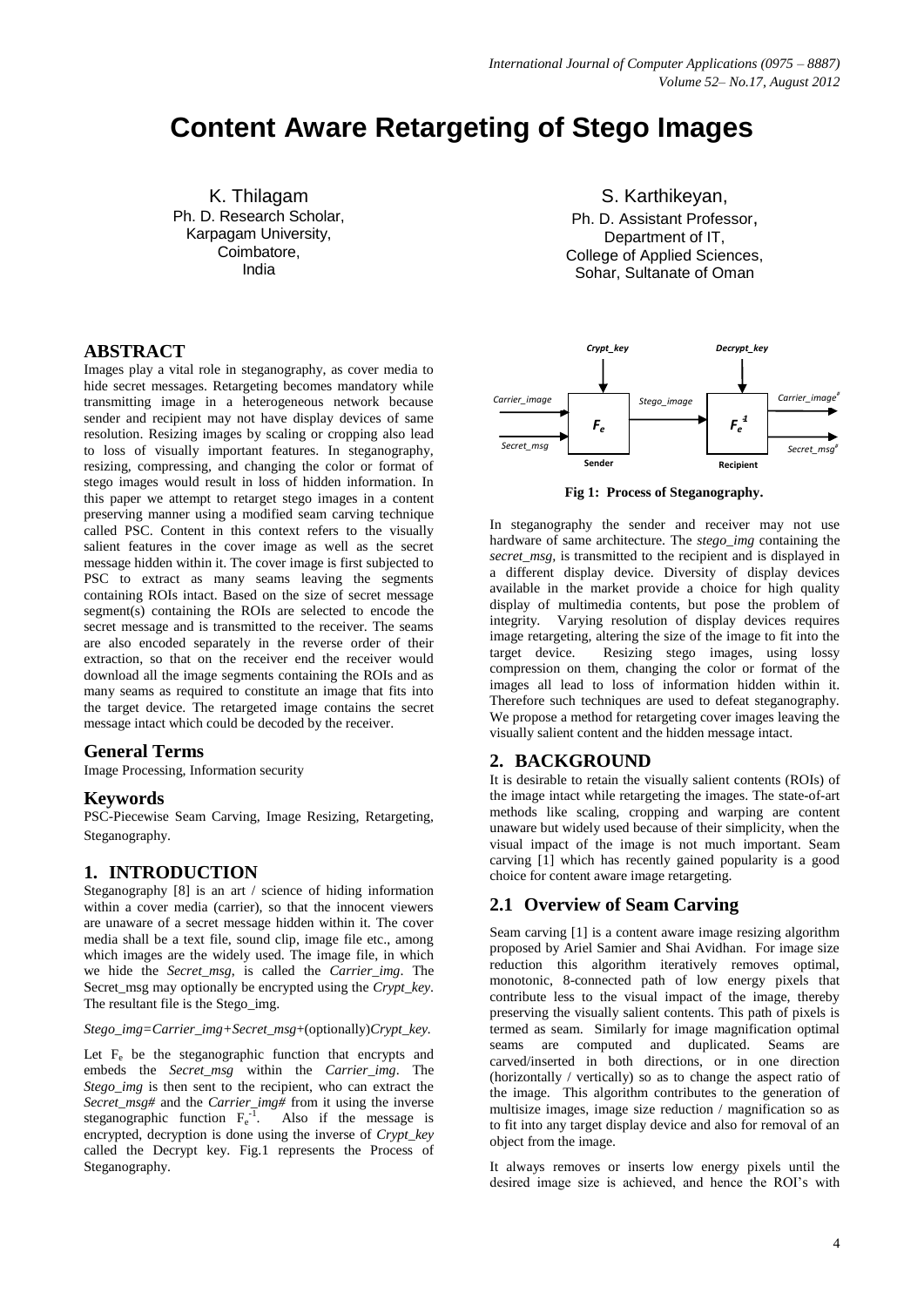relatively low energy cannot sustain from being carved out or distorted. Denser regions of interest (ROI) in the image and sometimes the orientation of the image make seams unavoidably bypass the important regions thereby distorting it. It cannot preserve the geometric shapes. It also has a performance lacuna, due to extensive computation for pixelby-pixel manipulation to recalculate the energy map after every seam is removed / inserted. Several optimizations were done to improve Seam Carving. Parallel algorithms, graph cuts, are used to improve their computational efficiency, Forward energy as an alternative to Backward energy, Image distance measures, Dominant color descriptors and Fuzzy based techniques are used to improve their visual effects. Seam carving, in combination with other traditional methods were tried to improve its efficiency and to minimize its negative impacts.

# **2.2 Problem in retargeting stego images**

The stego image also contains the secret information hidden within it apart from the visual contents. However the pixel removal/insertion technique of Seam carving would result in loss (removal) of pixels coded with secret message or would jumble the message by inserting pixels in between pixels coded with secret message and make it difficult to interpret. This would spoil the main aim of steganography. Moreover resizing stego images, using lossy compression on them, changing the color or format of the images all lead to loss of information hidden within it. Therefore such techniques are used to defeat steganography. So no attempts were made to resize stego images. In our research we attempt to resize the stego images with an objective to preserve both the visual saliency of the carrier image and also the secret information it carries.

Our contributions are stated below

- Apply piecewise approach of seam carving to resize the image to be transmitted so as to reduce the bandwidth requirement.
- Enables the recipient to download image based on his device requirement (Retargeted image)
- Preserve the secret message hidden within the image, received correctly on the recipient side and also to leave the visually salient content intact while retargeting.

The methods applied in steganography and retargeting are explained in section 3. In Section 4 we discuss upon the results produced and conclude in the section 5.

#### **3. PROPOSED METHOD**

The carrier image is resized using either SC or PSC. This result in two components: i) resized image contains the ROIs intact, and ii) a set of seams. The resized image is used as a cover image for hiding secret information in steganography. Any suitable steganographic method shall be adopted to hide the secret message. Optionally the secret message shall be encrypted before being hidden, using a crptying key, to enhance security of the message. This stego image is then encoded for transmission from the sender side. The seams extracted are stored in a seam vector in the order of their extraction along with its position and color information and are encoded after the stego image, using the codec proposed by [2] in the reverse order of their extraction. The receiver would decode the entire stego image losslessly and apply inverse steganographic function to extract the hidden

information without any loss. If the message is encrypted, then it is decrypted to reveal the exact message. The seams that are received after the core segments shall be decoded as per the requirement of the target device. Fig.2 shows the diagrammatic representation of the proposed system.



**Fig 2: Block Diagram of the Proposed Method**

#### **3.1 Piecewise/Proportional seam carving:**

PSC[3] is a interactive content aware image resizing technique which segments the image based on the extent and orientation of the ROIs and apply seam carving to each segment in varied proportion, so as to preserve the ROIs even those with relatively low energy. This piecewise approach of seam carving help either to disallow or carve only less no of seams in some segments (containing the ROIs) where as other segments shall be carved extensively. This technique is optimized by a semi automated interface that use a significance map[4], to automatically identify the visually prominent regions of an image, in addition with user interaction to select the low energy ROIs. Significance map is computed as a product of the gradient magnitude[1] and saliency measure[5]. The boundaries of the ROIs are used as the segment limits and segmentation is just a virtual partitioning to limit the seams bypassing the ROIs. We apply the same computation techniques in [1] but the energy function is modified to consider the energy inserted $[6,7]$  into the image while removing the low energy seams. Apart from seams being monotonic and 8-connected, an additional constraint is imposed on seam that it must lay within the same segment limits.

PSC has several advantages over the parent method which are stated below. It can strictly restrict seams bypassing ROIs, which is not possible in the parent method. It can even preserve the ROIs that have relatively low energy. The computation complexity of PSC is far less than that of SC, because the energy map recalculation after removal of every seam, involves only the pixels of a particular segment within which the seam lies, instead of the entire image[1]. And shifting the pixels to the right of the seam to replace the removed seam is also performed only within the segment in which the seam is removed. Fig.3 shows a comparison of the resizing results obtained by various methods and Fig.4 compares the time taken to resize images using PSC with SC and the Fast Multioperator technique.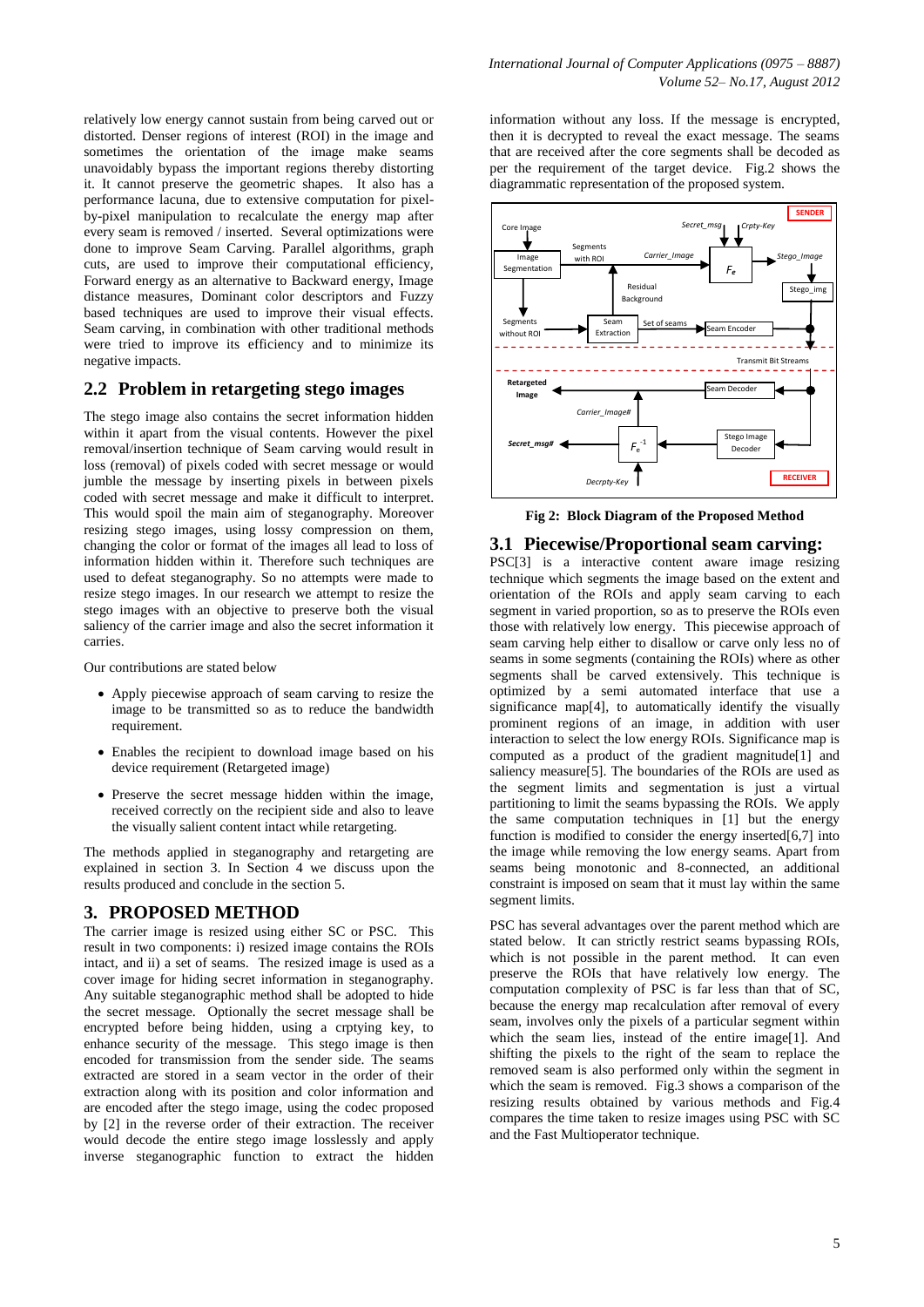

**Fig.3 (a) Original Image, (b) Seam Carving, (c) Multioperator, (d) Seam Carving and Scaling, (e) Fast Multioperator, (f) Piecewise Seam Carving, (g)Cropping**

Moreover the independent application of SC to each segment and availability of modern hardware with multicore processors in the market may profit from parallel algorithms. Using linear algorithms the time taken to resize the image by PSC is the sum of time taken to resize each segment. When parallel programming is used and if there are as many processors as the number of segments, then the time of resizing is the maximum among the time taken to resize individual segments, which obviously will be less than that of SC. When sufficient seams are removed the sub matrices constituting the segments are merged into the final matrix that forms the resized image. Several optimizations were made to improve the performance efficiency of SC, which could also be generalized to PSC.



# **3.2 SLSB Steganography**

The resized image is used as cover media to hide secret message. Several steganographic algorithms that work either in transform domain or spatial domain shall be used for hiding. Algorithms in spatial domain are simpler and fast compared to algorithms in transform domain which are more complex and robust. We apply the simplest and best known form of steganography in spatial domain called the Least Significant Bit (LSB) steganography in which one or lower order bit planes are replaced with the secret code bits. As we use color image as the cover media, LSB of any one dominant color component (Red Green Blue) shall be used to hide the secret message [9,10]. Selected Least Significant Bit(SLSB)[9] Steganography is a variant of LSB that selects the dominant color using the Sample Pairs Analysis and applies filtering techniques for selecting pixels for encoding the secret message within the LSBs of the selected color. As

stated by the probability theory of random experiment, atmost 50% of pixels used for message hiding shall switch its original value from 0 to 1 or 1 to 0. An LSB matching is used to minimize variation between the original and steganographic pixel. The SNR (signal-to-noise ratio) values are high and the Mean Square Error (MSE) values are low for SLSB steganography. The higher the SNR value, reduced is the rate of detection of hidden message. Table.1 shows the results obtained[9] by familiar steganographic methods for hiding 31 bytes of text information within an image of size 7.86 kilobytes.

**Table.1. Comparision of MSE,SNR and PSNR values**

| <b>Tool</b>                      | <b>MSE</b> | <b>SNR</b> | <b>PSNR</b> |
|----------------------------------|------------|------------|-------------|
| Original image                   | 0,000      | 0,0        | 0,0         |
| SLSB (1 bit/pixel)               | 0,020      | 6,7        | 2,0         |
| SLSB (2 bits/pixel)              | 0,043      | 3,2        | 9,9         |
| SLSB (3 bits/pixel)              | 0,137      | 1,0        | 3,1         |
| Contraband                       | 0,872      | 136124,5   | 415146,6    |
| Data Privacy Tools               | 13,760     | 7530,1     | 22965,0     |
| Digital Invisible Ink<br>Toolkit | 0,947      | 135973,3   | 414685,4    |
| EikonaMark                       | 90,996     | 1713,9     | 5227,1      |
| Hermetic Stego                   | 4,500      | 33278,5    | 101491,3    |
| Hide4PGP                         | 0,477      | 134339,1   | 409701,5    |
| Hide In Picture                  | 0,665      | 134508,4   | 410218,1    |
| <b>Invisible Secrets</b>         | 3,007      | 42830,9    | 130623,8    |
| <b>JPHS</b>                      | 9,141      | 11427,0    | 34849,6     |
| Steghide                         | 0,320      | 348621,5   | 1063210,6   |
| S-tools                          | 0,025      | 2559393,7  | 7805527,2   |
| wbStego                          | 0,947      | 135563,4   | 413435,6    |
| White Noise Storm                | 1,101      | 102060,9   | 311260,8    |

In the transform domain, a maximum SNR value is achieved for the color component that contributes most energy in the wavelet domain [10]. A wavelet transform shall be applied to each of the color component independently to select a color that contributes much energy (or high SNR value). Moreover, regardless of the color component selected, the second correlation coefficient between the wavelet coefficients of the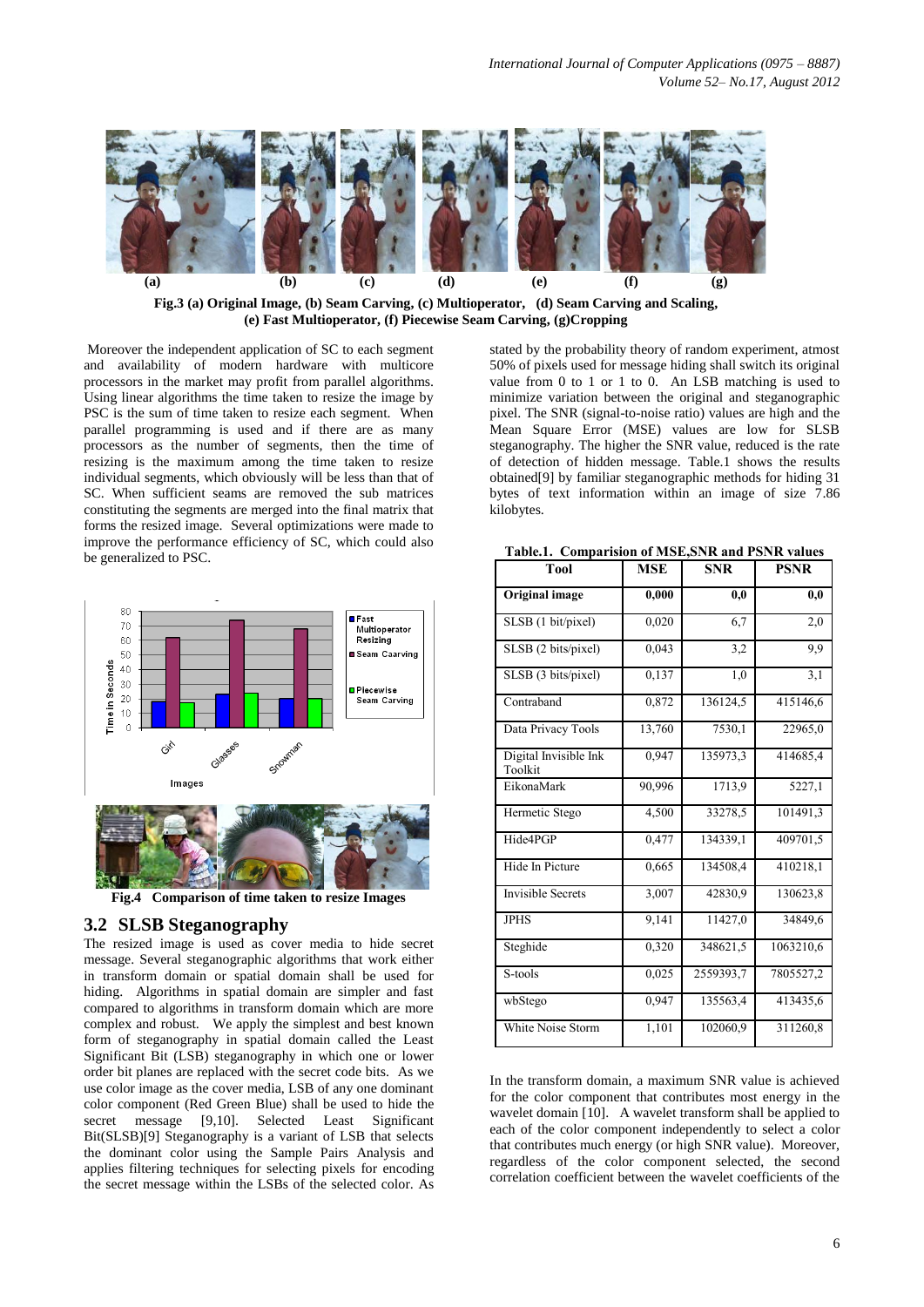original image and the stego image is almost 1.0. This means that the message embedded in the LSB planes of any color do not affect the wavelet coefficients. This proves the applicability of wavelet based encoding techniques for image transmission without damaging the hidden message.

The stego image that is encoded losslessly is transmitted to the receiver and is decoded by the receiver. The end of file marker is used as a trigger to invoke the inverse steganographic function. Prior to it the LSBs of the selected color in the stego image are extracted and stored in a separate matrix. Subsequently the seams are downloaded to retarget the image of required size, so that the innocent viewer receiving the image will not suspect the presence of secret message hidden within it. Codec used to encode and decode the seam is explained in the next subsection. Later the LSBs are decoded to reveal the secret message. When the secret message is encrypted, it shall be decrypted by applying the inverse crypting function.

#### **3.3 Seam Codec**

Seams are extracted in both directions subsequently and are stored in two seam vectors SVR and SVC, SVR contains the row seams and SVC contains the column seams. The color and position information of each pixel constituting the seam are stores in the seam vector. Let us assume that the horizontal and vertical resolutions of the image are  $2^N$ . As the seams are monotonic (one in each row), to represent the pixel positions of a vertical seam, it is sufficient to code only the xcoordinate value (y-coordinate value continuously increases from 1 to  $2^N$ ). Similarly for a horizontal seam only the ycoordinate value shall be represented. The absolute position of the first pixel of each seam has to be encoded. As seams are 8 connected the position of rest of the pixels in the seam is coded relative to the previous pixel, as a difference in its  $x / y$ coordinate value which can take one of the three possibilities  $(-1,0,1)$ . An adaptive arithmetic coding algorithm with  $2^{N+1}$ symbols and 3 symbols are used respectively to encode the first seam pixel and rest of the pixels, for transmission. At the beginning of each seam one bit is used to indicate if it is a vertical or horizontal seam. The color of the seam pixels can be coded similar to position information. For a 24 bit RGB color image, the absolute color of the first pixel is coded, and the difference in color is coded for the rest of the pixels which is in the range (-255 to 255). So we use an adaptive arithmetic coding algorithm with  $2^9$  -1 symbols. But most of the color differences have small value, and no secret information coded within the seam pixels, so a lossy quantization shall be applied on seam pixels.

As many number of seams as required can be computed but the first seam is the most optimal or least significant one than that of the remaining. Each new seam has higher significance than the ones extracted previously. A seam ordering has to be maintained so that while encoding in the codec for transmission the order shall be reversed. The last seam computed is the first one to be received / decoded in the receiver side. Vertical and horizontal seams are alternatively encoded and transmitted. The receiver can download as many seams based on the resolution of his display device and add it up to the decoded core image. Number of vertical and horizontal seams required may not be same. If seam requirement is satisfied along one direction, then further seam in that direction shall be discarded only adding seams in the other direction. When the target resolution is greater than that of the original image then seams has to be duplicated to enlarge the image.

An alternative method shall be applied if the receiver hardware is capable of running SC algorithm locally; only the core image containing the hidden message shall be transmitted to the receiver and decoded to extract the secret message. The seams extracted at the sender side are of not much importance and shall be discarded. At the receiver end a set of seams shall be computed on the spot and added to the image to further enlarge the image to fit target device resolution. This has the advantage of minimizing transmission requirements, but the image quality (originality of image) degrades with the increase in target resolutions when number of seams added is more.

#### **4. RESULTS AND DISCUSSION**

In the example below Fig 5.a is the original cover image used to hide the text file (Abstract.txt) that contains the abstract of this paper. Fig 5.b shows 25 vertical seams that are extracted and stored in the seam vector. Fig 5.c is the resized image after 25 seams extracted from it. Fig 5.d is the stego image which contains the message hidden within it. Fig 5.e shows the simulation of hidden pixels. Fig 5.f shows the seams being inserted subsequently after the stego image is received in the receiver side.

In [11] attempts were made to resize the secret image (secret message) using seam carving, before it is hidden within the carrier image. No attempts were made to resize the cover media to fit the target device. The main advantage of our method is the difficulty to detect the hidden message by recipients other than the intended recipient. Only the intended recipient would trigger the inverse steganographic functions to extract the encoded LSBs, immediately after the resized stego image is received. For other recipient the seams are downloaded subsequently and added to the cover image thereby jumbling the message. Intruders trying to extract the message after the entire retargeted image is obtained would find it difficult to interpret. Using LSB steganography has the advantage of less transmission overheads as only the cover image and as many seams as required shall be transmitted and decoded in the receiver side, and the original image is not needed to reconstruct the secret message. If the receiver is capable of running seam carving algorithm locally a set of seams can be generated on the spot and added to this image (seam insertion) to enlarge the image further to fit the target device but this would degrade the image quality.

The choice of color component is the next issue for optimal message hiding. The color component that contributes much to the image energy is chosen, because it is likely to form the ROIs expected to be retained while retargeting. Also note in the simulation map in Fig.5.e the pixels used for hiding the message forms the ROIs of an image. This insists the idea of coding the secret message within the core segments containing the ROIs. Results show that the color which contributes much to the image energy has a high SNR value, i.e., reduce the chance of detection of hidden message. The larger color component is chosen so as to increase the payload of steganography. SLSB is immune to visual attacks, histogram comparison and statistical attacks, so the message hidden within it is not easily detectable.

Larger the size/number of ROIs in the image less is the number of seams that can be computed without distorting them. Therefore the retarget ratio is low. The stego\_img shall even be compressed losslessly, but the problem is the choice of compression technique which would not destroy the hidden message.